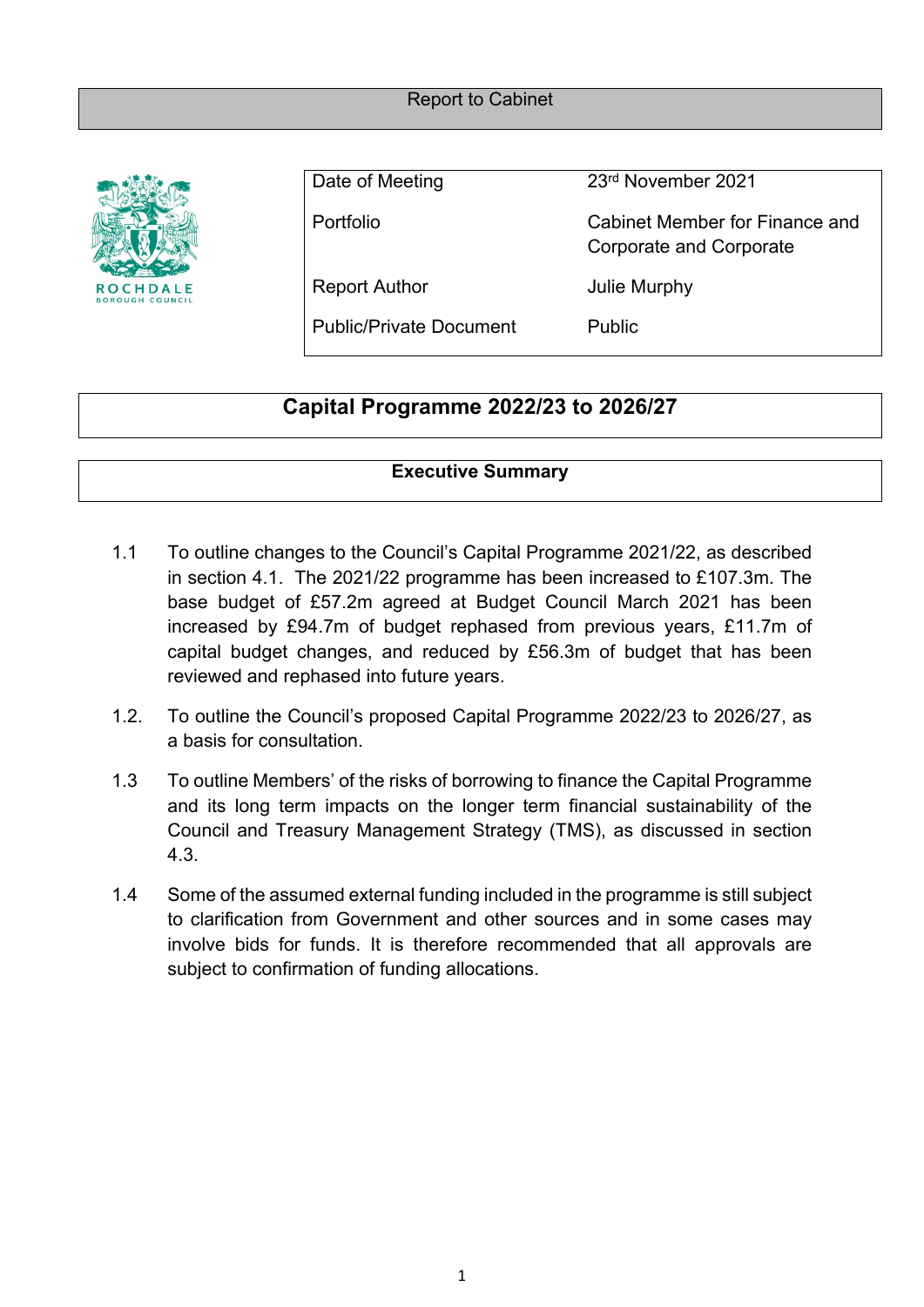- 2.1 Cabinet consider and approve the proposed changes to the Capital Programme 2021/22.
- 2.2 Cabinet consider and approve the Capital Programme 2022/23, and provisional programmes for 2023/24 to 2026/27, as a basis for consultation, subject to confirmation of grant funding allocations, as detailed in Appendix 1.
- 2.3 Cabinet to consider and approve the proposal to delegate approval to spend of the £6m Investment scheme (held for urgent capital spend) to the Chief Finance Officer in consultation with the Portfolio Holder for Finance.

#### **Reason for Recommendation**

- 3.1 Cabinet members are required to recommend a balanced 2022/23 Revenue Budget to Budget Council, and provisional budgets for 2023/24 to 2024/25.
- 3.2 The Council is required to set a balanced budget for 2022/23 by 11<sup>th</sup> March 2022.
- 3.3 The Capital Programme is a key element of the budget setting process.

# **Key Points for Consideration**

#### **4.1 Capital Programme Review 2021/22**

- 4.1.1 As reported to Cabinet  $27<sup>th</sup>$  July, a review of the current Capital Programme was in progress.
- 4.1.2 Due to the ongoing pressures being placed on the Council, a review of the Capital programme has been undertaken to reduce the future debt repayment burden on the Council as part of the Medium Term Financial Strategy (MTFS) and to understand spend in the current year and the impact on the Council's cash flow.
- 4.1.3 The objective of the review of the 2021/22 capital budgets across the Council was to consider whether schemes could be re-prioritised, rephased into future years or reduced, which can reduce the forecast revenue cost.
- 4.1.4 The outcome of the review was to realise a revenue saving of £0.5m per annum through reduction in prudential borrowing repayments over the next three financial years (2022/23 – 2024/25). This being in addition to the reductions included in the current MTFS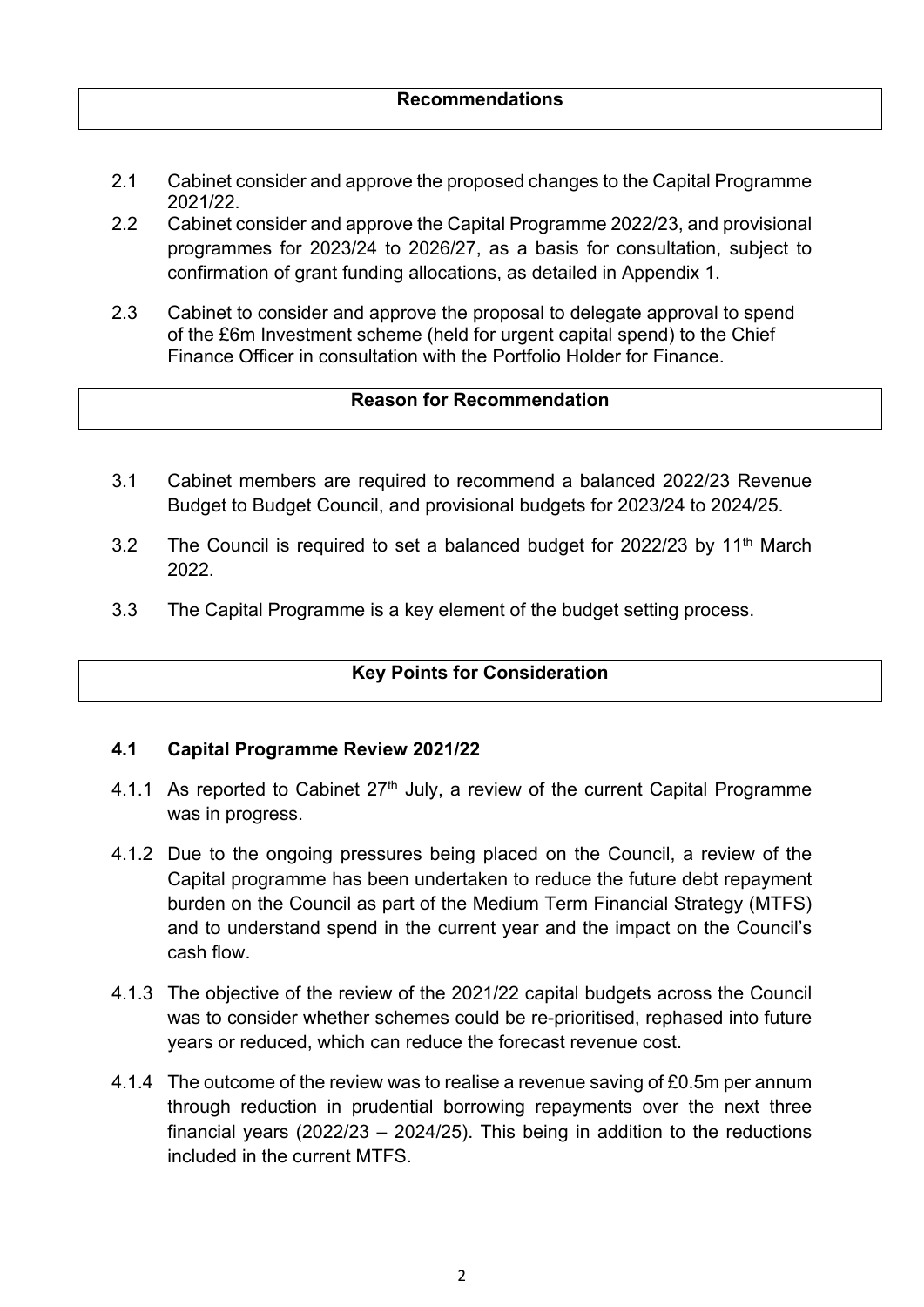- 4.1.5 The Capital Programme budget for 2021/22 as approved at Quarter 1 Finance Update Report was £107.3m. This being £57.2m approved as the new programme at March Budget Council, £94.7m rephased from 2020/21 into 2021/22, £11.7m of capital budget changes, and reduced by £56.3m of budget that has been reviewed and rephased into future years.
- 4.1.6 An updated position is detailed in Table 1

|  | Table 1 Updated Capital Programme 2021/22 to 2023/24 |  |
|--|------------------------------------------------------|--|
|  |                                                      |  |

|                                  | 2021/22   | 2022/23 | 2023/24 |
|----------------------------------|-----------|---------|---------|
|                                  | £'000s    | £'000s  | £'000s  |
| <b>Budget Council March 2021</b> | 57,186    | 32,468  | 46,760  |
| Rephasing Brought Forward from   | 94,703    | 20,850  | 12,355  |
| previous years                   |           |         |         |
| <b>Capital Budget Changes</b>    | 11,697    | (831)   |         |
| Rephasing requested Quarter 1    | (56, 258) | 51,258  | 5,000   |
| Budget as at end of June 2021    | 107,328   | 103,745 | 64,115  |

- 4.1.7 As part of the Quarter 2 Finance Update Report additional rephasing from the 2021/22 programme has been identified and agreed with Directorates, this being £18.5m as detailed in appendix 2.
- 4.1.8 Any rephasing from Quarter 3 will be detailed in the final report to be approved at Budget Council. Following this underspend at the year-end will be carried forward and added to the opening budget total.

#### **4.2 Capital Programme 2022/23 to 2026/27**

- 4.2.1 The Capital Investment and Disposal Strategy including the 2022/23 2026/27 Capital programme will be presented to Cabinet in February and Council on 23rd February 2022.
- 4.2.2 The strategy is a requirement from Chartered Institute of Public Finance and Accountancy (CIPFA) for all local authorities to demonstrate a high level long term view of capital expenditure, financing and treasury management activity to contribute to the provision of services, an overview of risk in capital items and the implications of capital expenditure on the future financial sustainability.
- 4.2.3 To address the CIPFA requirements, the Strategy will address longer term aspirations for the borough with capital requirements and detail the short to medium term capital spend in a five year programme.
- 4.2.4 The programme aims to:
	- Deliver investment in the Borough to support the Borough wide priorities, including economic benefit and gross value added to the Borough;
	- Deliver investment in Service Provision to deliver future savings;
	- Maintain and enhance the Council's assets;
	- Meet Statutory provision;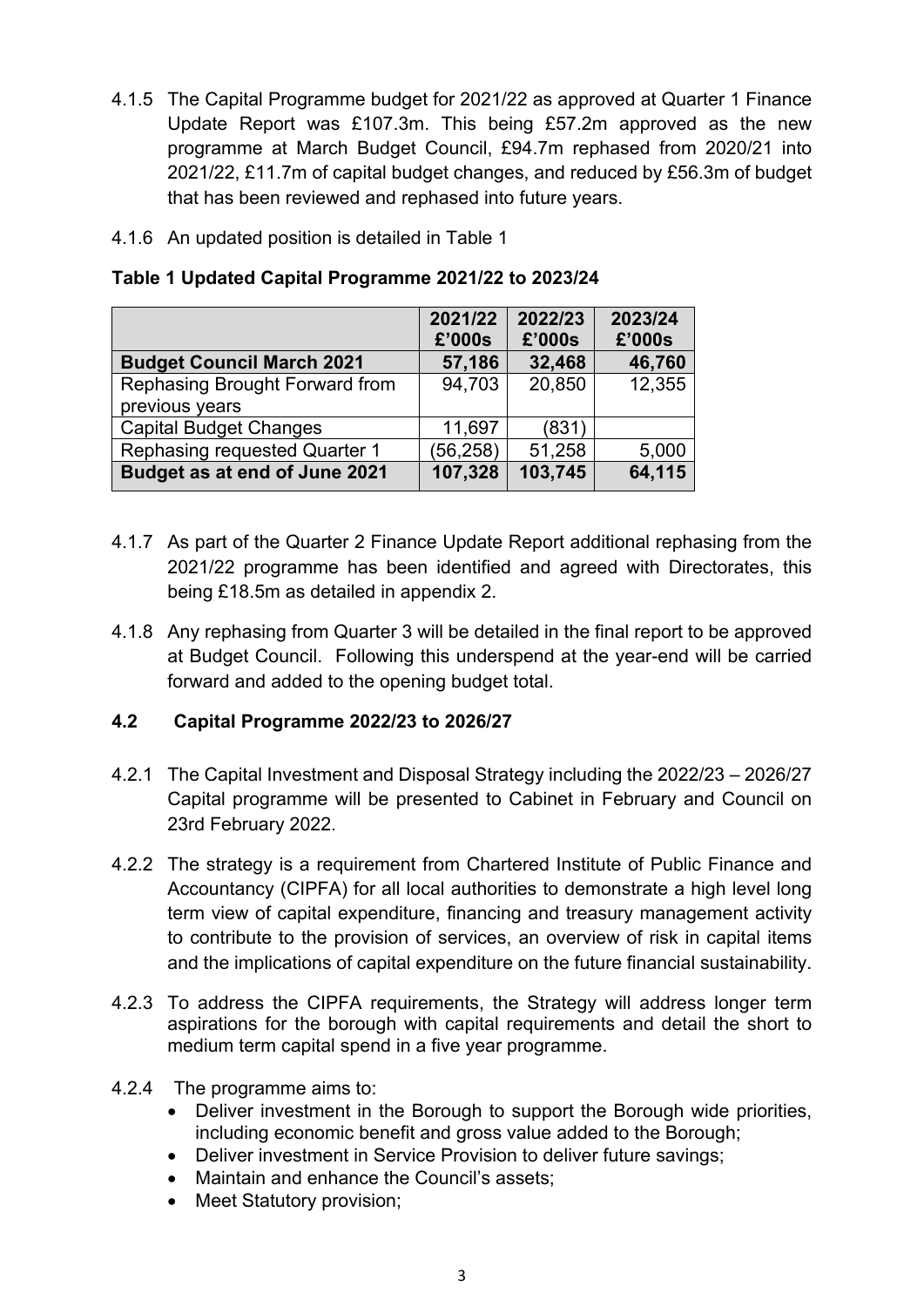- Provide value for Money.
- 4.2.5 The Capital Programme continues to align with the Council's priorities:
	- Place Plan aligning capital investment to support the borough's economic growth potential and continue to regenerate our town centres.
	- Corporate Plan ensuring the borough maintains its high standard of quality building and public space.
	- Asset Strategy aiming to hold fewer but more efficient assets, realising maximum value from the estate whilst safeguarding its staff, customers and other building users.
- 4.2.6 Additional Capital Schemes identified as part of the 2022/23 Capital Programme are summarised in table 3 below and table 4 provides details of the funding source for each project. Full details of each scheme are within Appendix 3.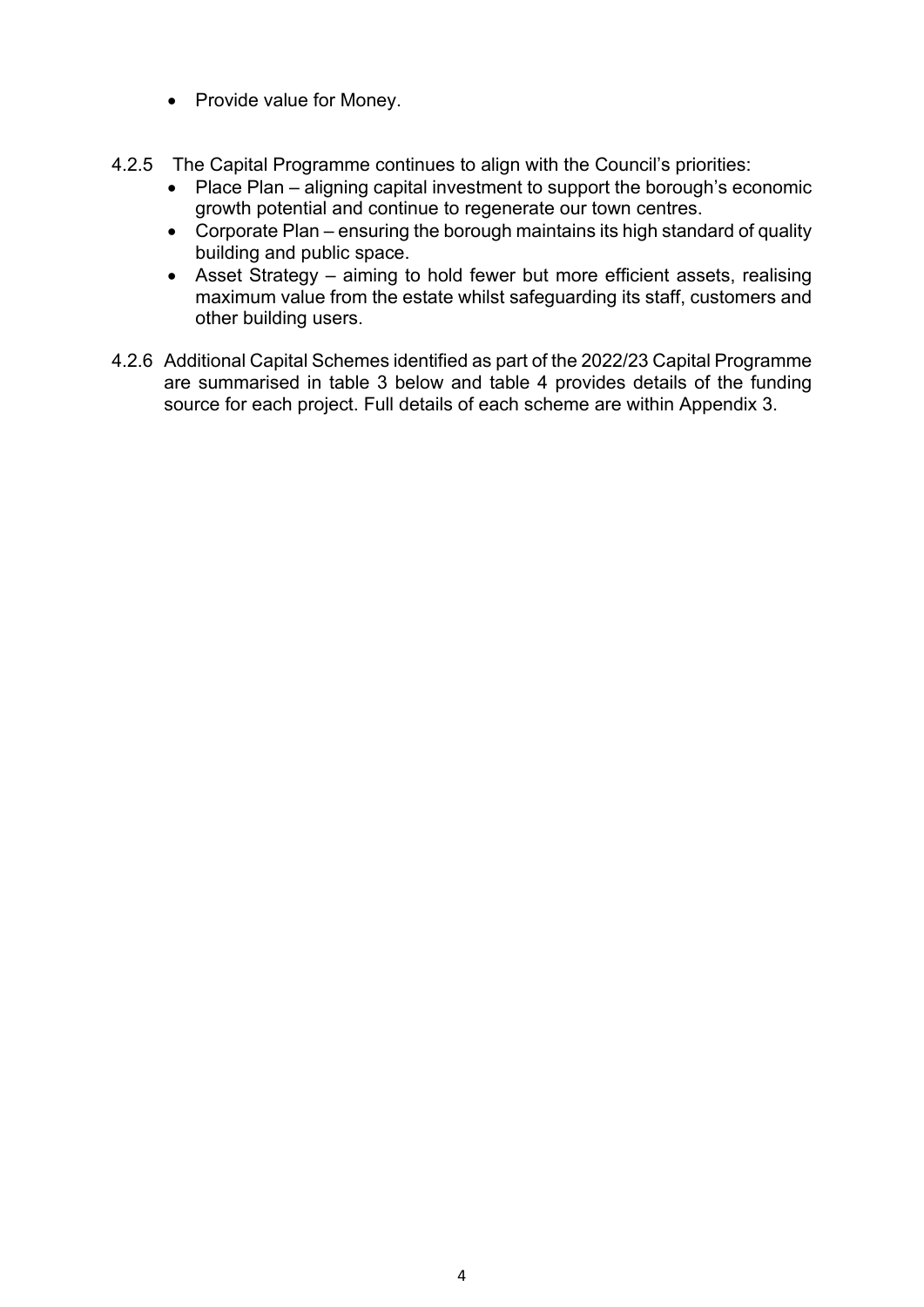# **Table 3 Additional Capital Schemes**

| <b>Directorate</b> | <b>Scheme</b>                                | 22/23<br>£'000 | 23/24<br>£'000 | 24/25<br>£'000 | 25/26<br>£'000 | 26/27<br>£'000           |
|--------------------|----------------------------------------------|----------------|----------------|----------------|----------------|--------------------------|
| Economy            | Rochdale Flood Innovation Programme          | 2,708          | 957            | 876            | 815            | 717                      |
| Economy            | Industrial Units - Capital Programme         | 1,703          | 1,047          | 812            |                |                          |
| Economy            | Town Hall - Drainage                         |                |                |                |                |                          |
| Economy            | Towns Fund - New Homes Central Rochdale      | 1,000          | 853            |                |                |                          |
| Economy            | Towns Fund - Heritage Skills Studio          |                | 180            | 137            |                |                          |
| Economy            | Towns Fund - St Mary's Gate                  |                | 2,035          |                |                |                          |
| Economy            | Towns Fund - Strategic Gateway Sites         | 396            | 61             |                |                |                          |
| Economy            | Towns Fund - AMPI                            | 4,915          | 6,388          | 3,697          |                | $\overline{\phantom{0}}$ |
| Economy            | Towns Fund - Kingsway                        | 500            |                |                |                |                          |
| Economy            | Towns Fund - Neighbourhoods                  | 1,200          | 1,200          |                |                |                          |
| Economy            | Rochdale Town Centre Slopes Restoration      | 1,000          | 1,000          |                |                | Ξ.                       |
| Neighbourhoods     | <b>Highways Steady State Funding</b>         | 3,190          | 3,190          | 3,190          | 3,190          | 3,190                    |
| Neighbourhoods     | <b>GM ONE Network</b>                        | 665            | 395            |                |                |                          |
| Neighbourhoods     | <b>Additional ICT Infrastructure Refresh</b> | 330            |                |                |                |                          |
| Neighbourhoods     | <b>Highway Fees</b>                          | 100            | 100            | 100            | 100            | 100                      |
| <b>Resources</b>   | <b>Investment Fund</b>                       | 2,000          | 2,000          |                | 2,000          | Ξ.                       |
| <b>Total Cost</b>  |                                              | 19,707         | 19,406         | 8,812          | 6,105          | 4,007                    |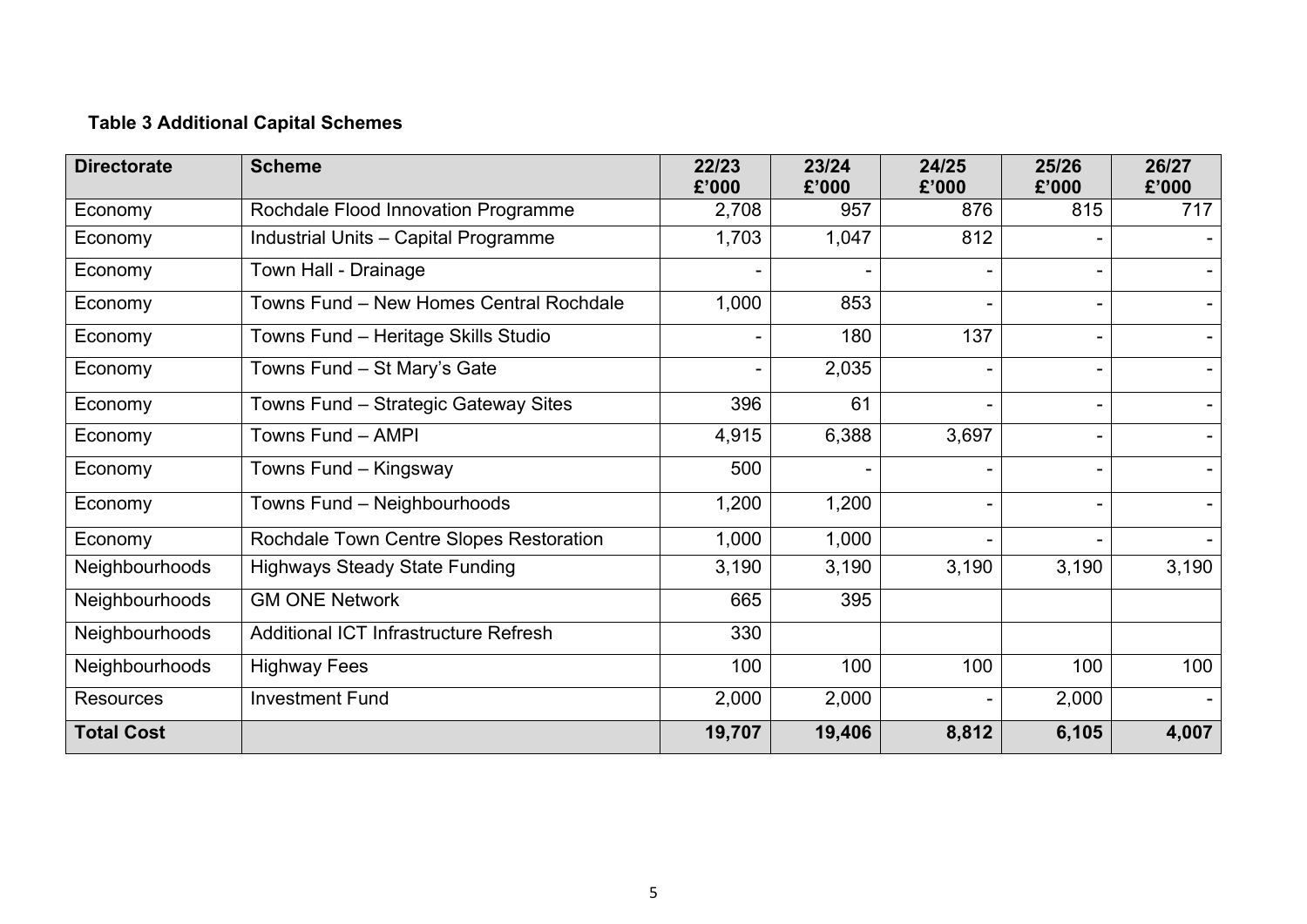# **Table 4 Funding Source for additional Capital Schemes**

| <b>Scheme</b>                                | <b>Funding Source</b>       | 22/23<br>£'000 | 23/24<br>£'000 | 24/25<br>£'000 | 25/26<br>£'000 | 26/27<br>£'000 |
|----------------------------------------------|-----------------------------|----------------|----------------|----------------|----------------|----------------|
| Industrial Units - Capital Programme         | <b>Prudential Borrowing</b> | 1,703          | 1,047          | 812            |                |                |
| Rochdale Town Centre Slopes Restoration      | <b>Prudential Borrowing</b> | 1,000          | 1,000          |                |                |                |
| <b>Investment Fund</b>                       | <b>Prudential Borrowing</b> | 2,000          | 2,000          |                | 2,000          |                |
| <b>Highways Steady State Funding</b>         | <b>Prudential Borrowing</b> | 2,851          | 2,851          | 2,851          | 2,851          | 2,851          |
| <b>GM ONE Network</b>                        | <b>Prudential Borrowing</b> | 665            | 395            |                |                |                |
| <b>Additional ICT Infrastructure Refresh</b> | <b>Prudential Borrowing</b> | 330            |                |                |                |                |
| <b>Total</b>                                 | <b>Prudential Borrowing</b> | 8,549          | 7,293          | 3,663          | 4,851          | 2,851          |
| Rochdale Flood Innovation Programme          | Grant                       | 2,708          | 957            | 876            | 815            | 717            |
| Towns Fund - New Homes Central Rochdale      | Grant                       | 1,000          | 853            |                |                |                |
| Towns Fund - Heritage Skills Studio          | Grant                       |                | 180            | 137            |                |                |
| Towns Fund - St Mary's Gate                  | Grant                       |                | 2,035          |                |                |                |
| Towns Fund - Strategic Gateway Sites         | Grant                       | 396            | 61             |                |                |                |
| Towns Fund - AMPI                            | Grant                       | 5,059          | 6,441          | 3,712          |                |                |
| Towns Fund – Kingsway                        | Grant                       | 500            |                |                |                |                |
| Towns Fund - Neighbourhoods                  | Grant                       | 1,200          | 1,200          |                |                |                |
| <b>Highways Steady State Funding</b>         | Grant                       | 339            | 339            | 339            | 339            | 339            |
| <b>Total</b>                                 | <b>Grant</b>                | 11,058         | 12,013         | 5,049          | 1,154          | 1,056          |
| Traffic Calming - Council Motion             | <b>Capital Receipts</b>     | 100            | 100            | 100            | 100            | 100            |
| <b>Total</b>                                 | <b>Capital Receipts</b>     | 100            |                |                |                |                |
| <b>Overall Total</b>                         |                             | 19,707         | 19,406         | 8,812          | 6,105          | 4,007          |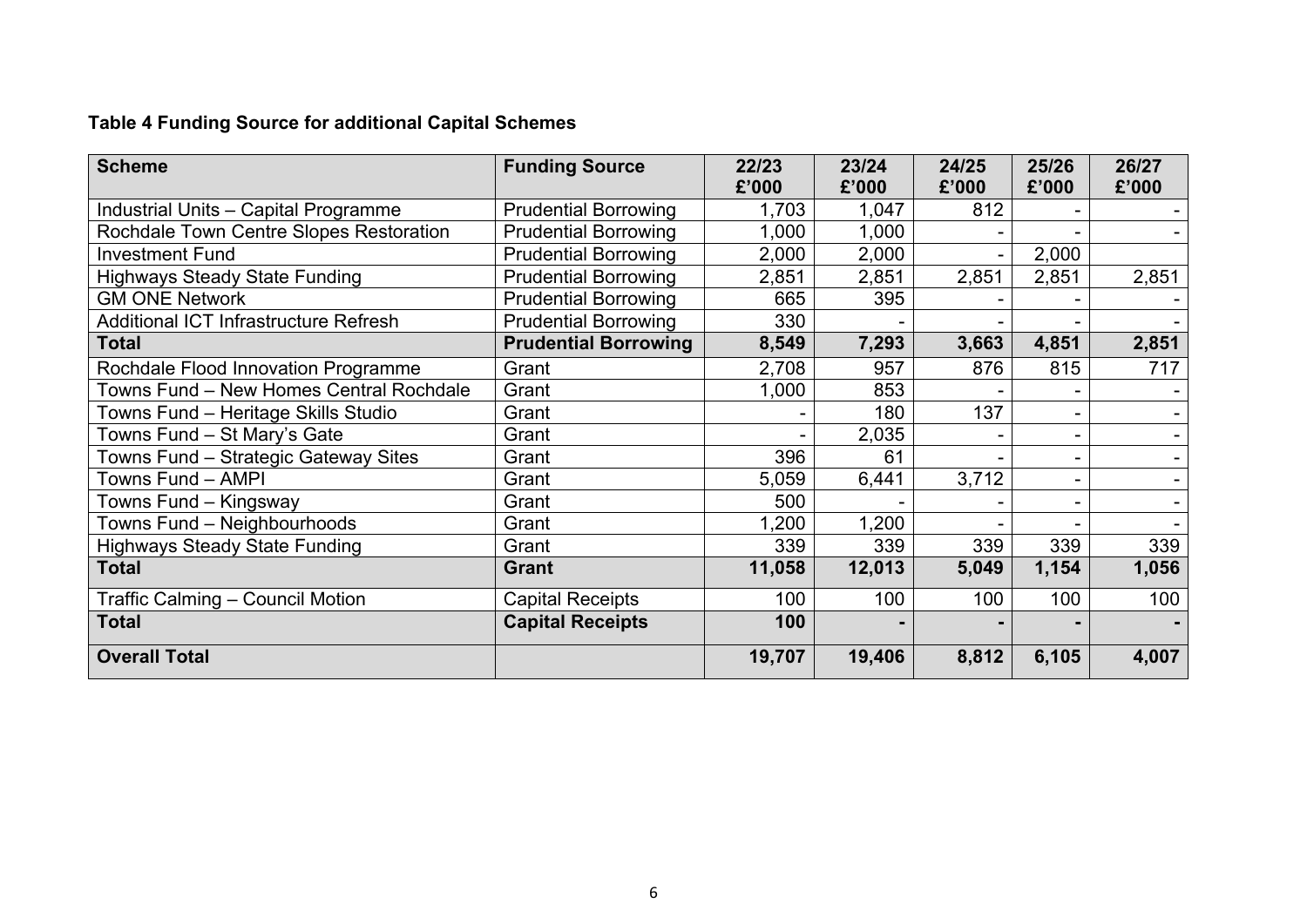- 4.2.7 As part of the Capital bids process the following schemes have identified that external funding may be available and, therefore would reduce the need to borrow for these schemes.
	- Highways Steady State Funding The City Region Sustainable Transport Settlement (CRSTS) has the potential to offer £1m of carriageway improvement schemes for Rochdale in 2022/23 which would be reduce the borrowing need for that year to £2.19m.
	- Rochdale Town Centre slops restoration Due to the historic nature of the works a National Heritage Lottery Fund (NLHF) application can be submitted. Early consultation with the NLHF are being arranged. Also, as a large part of the work is drainage a contribution from the Environment Agency (EA) is also being explored. These contributions would reduce the borrowing requirement for the year the funding is secured.
- 4.2.8 Along with the Council's current priorities, the proposed Capital Programme has been developed for 2022/23 to 2026/27, taking into consideration the available resources.
- 4.2.9 The approach for setting the 2022/23 capital budget has followed the steps below:
	- Initial budget as provisionally approved at Budget Council on 3rd March 2021.
	- Review of current capital programme as described at 4.1.
	- Consideration of new schemes in the current financial climate.
	- Review sessions with the Cabinet Member for Finance and Corporate and Assistant Portfolio Holder for Finance and Corporate, Director of Economy and the Assistant Directors within the Neighbourhoods Directorate, followed by approval to progress the proposed programme by the Council's Leadership Team.
- 4.2.10Appendix 1 details the proposed Capital Programme for 2022/23 and provisional Capital Programmes for 2023/24 to 2026/27 including the rephasing detailed in section 4.1. Appendix 2 detailed the rephasing of schemes as approved in the Quarter 1 Finance Update, plus those rephased at Quarter 2.
- 4.2.11Table 5 shows the total proposed Capital expenditure for 2022/23 to 2026/27 summarised by Directorate and the funding source. With Table 6 summarising the establishment of the programme from Council in March.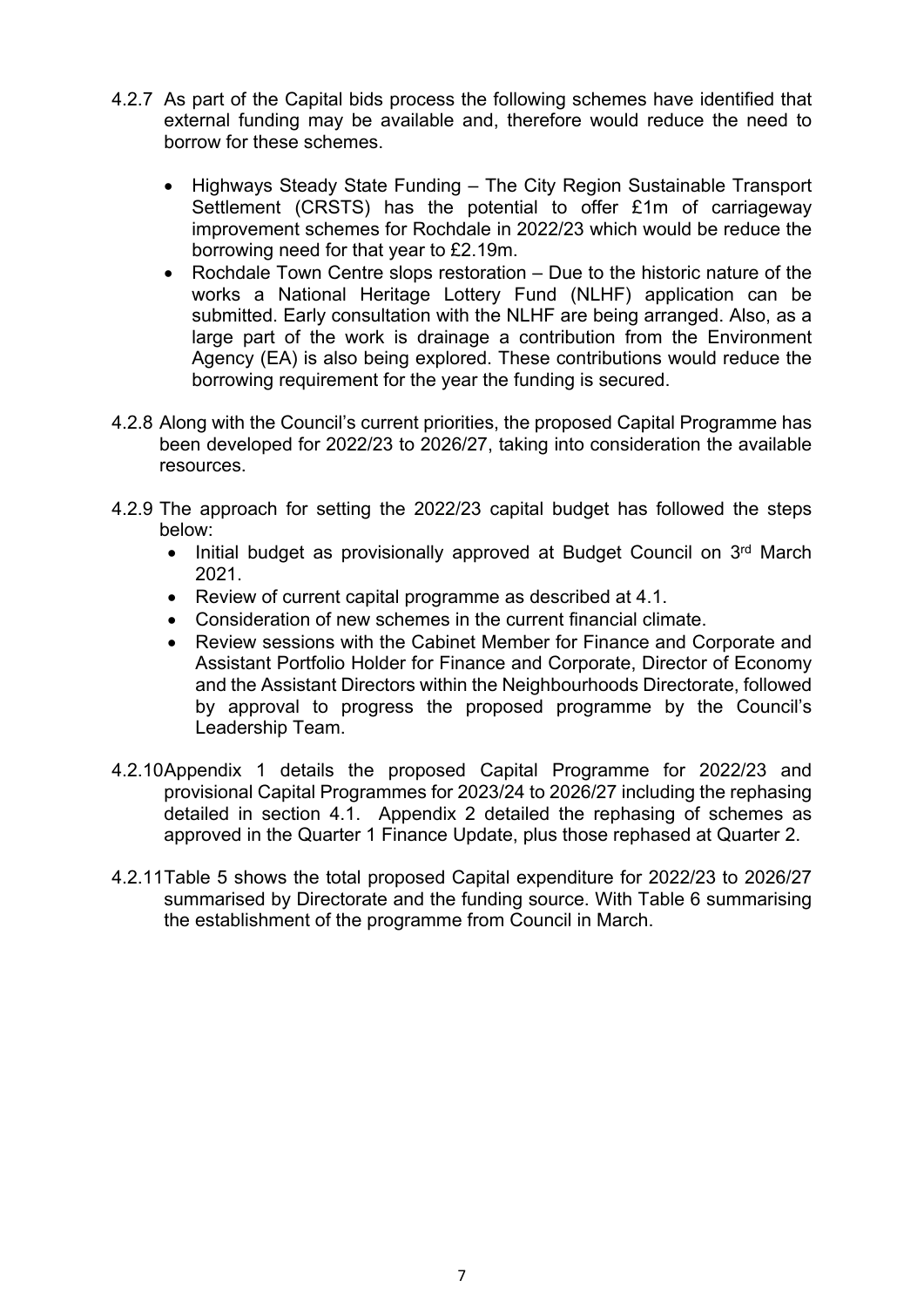| <b>Directorate</b>              | 22/23   | 23/24  | 24/25  | 25/26  | 26/27  |
|---------------------------------|---------|--------|--------|--------|--------|
|                                 | £'000   | £'000  | £'000  | £'000  | £'000  |
| <b>Adult Care</b>               | 3,987   | 2,987  | 2,987  | 2,987  | 2,987  |
| <b>Children's Services</b>      | 30,197  | 12,453 | 7,453  | 7,453  | 7,453  |
| Economy                         | 81,705  | 47,568 | 28,522 | 815    | 717    |
| Neighbourhoods                  | 33,218  | 18,612 | 13,948 | 14,954 | 14,496 |
| <b>Public Health</b>            | 4,006   |        | 576    | 100    |        |
| <b>Resources</b>                | 2,000   | 2,000  |        | 2,000  |        |
| <b>Total Requirement</b>        | 155,113 | 83,620 | 53,486 | 28,309 | 25,653 |
| <b>Funding Source</b>           |         |        |        |        |        |
| <b>Government Grants</b>        | 47,242  | 27,453 | 15,489 | 11,594 | 11,496 |
| <b>Other Grants</b>             | 12,972  |        |        |        |        |
| Contributions                   | 11,756  | 2,714  | 2,714  | 2,714  | 2,714  |
| <b>Prudential Borrowing</b>     | 35,519  | 31,498 | 14,848 | 12,590 | 10,032 |
| Prudential Borrowing (Invest to | 43,089  | 21,700 | 20,180 | 1,156  | 1,156  |
| Save)                           |         |        |        |        |        |
| <b>General Capital Receipts</b> | 4,080   | 100    | 100    | 100    | 100    |
| Revenue Contribution to Capital | 455     | 155    | 155    | 155    | 155    |
| Outlay (RCCO)                   |         |        |        |        |        |
| <b>Total Funding</b>            | 155,113 | 83,620 | 53,486 | 28,309 | 25,653 |

# **Table 5 Summary of Capital Programme and funding source**

#### **Table 6 Buildup of Capital Programme**

|                              |               |         | 22/23<br>£'000 | 23/24<br>£'000 | 24/25<br>£'000 | 25/26<br>£'000 | 26/27<br>£'000 |
|------------------------------|---------------|---------|----------------|----------------|----------------|----------------|----------------|
| Programme<br>March 2021      | <b>Budget</b> | Council | 32,468         | 46,760         | 45,021         | 22,500         |                |
| Programme extension to 26/27 |               |         | -              |                |                | -              | 20,722         |
| <b>New Schemes</b>           |               |         | 19,707         | 19,406         | 8,812          | 6,105          | 4,007          |
| Rephasing                    |               |         | 102,938        | 17,454         | (347)          | (296)          | 924            |
| <b>Proposed Programme</b>    |               | 155,113 | 83,620         | 53,486         | 28,309         | 25,653         |                |

4.2.12 The Capital schemes listed in appendix 1 are categorised as follows:

- Annual Allocation These schemes receive annual allocations either as a result of external funding, or because the capital investment is essential for the Council to maintain current service delivery or to meet statutory responsibilities.
- Scheme started in previous years These schemes are multi-year schemes that commenced prior to 2022/23.
- New Bid These are new schemes or schemes requiring additional funding for the 2022/23 capital programme or future years.
- 4.2.13 The 2022/23 Capital Programme includes Schemes totaling £35.5m to be funded from Prudential Borrowing, £8.5m of which are new additions to the programme as detailed in Table 4. The annual revenue cost of funding the new £35.5m of borrowing is approximately £2.99m per annum.
- 4.2.14 A small number of the new capital schemes have ongoing revenue running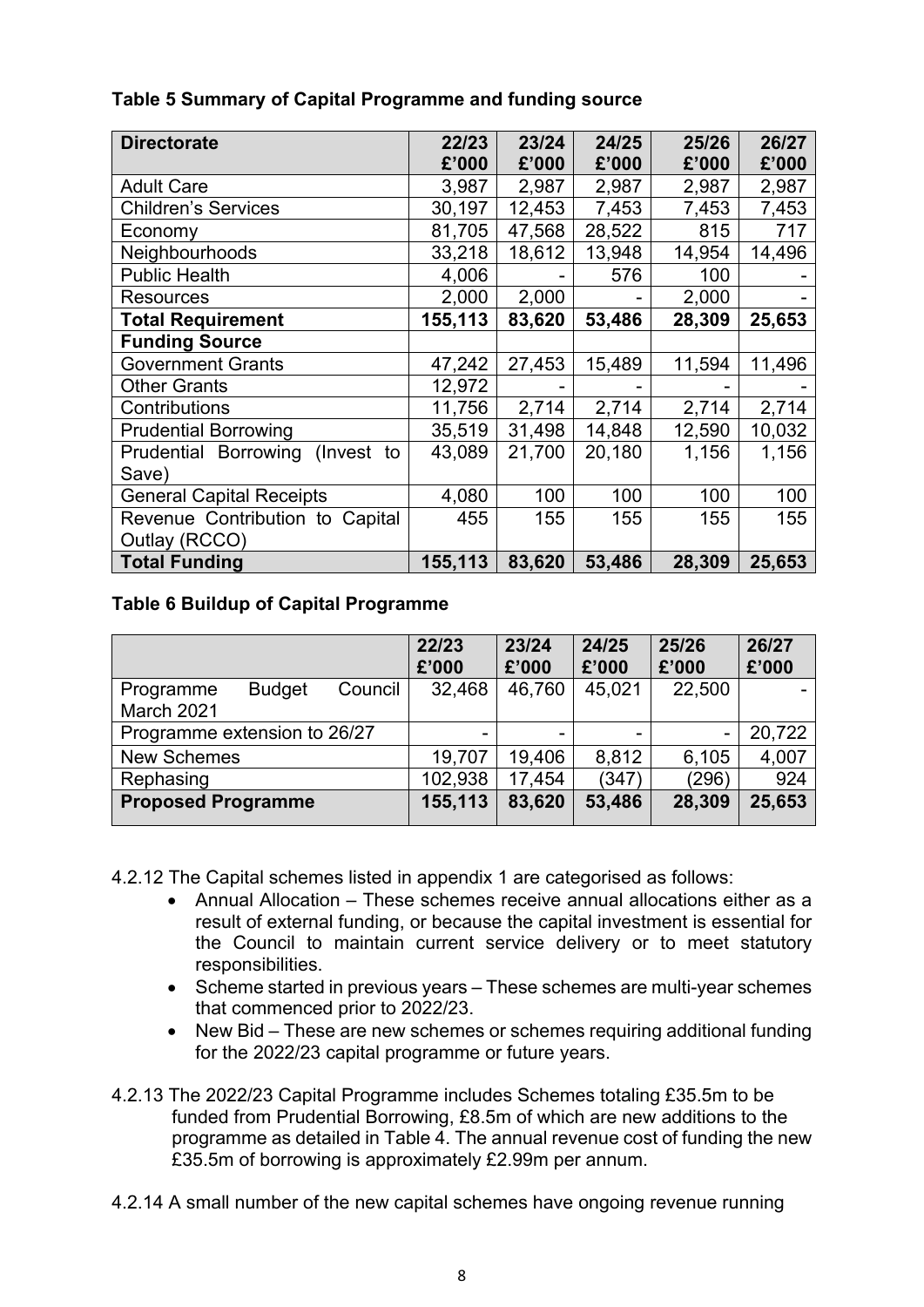costs totaling £0.331m.

4.2.15 Investment Fund scheme, totaling £6m over 5 years is a new scheme proposed to allow funding of schemes already in the 5 year capital programme to be brought forward to 2022/23. In addition the allocation of capital funds to urgent scheme requests during the financial year e.g. sink holes in the roads. Cabinet are asked to consider delegating the approval of the allocation of £6m Investment Fund scheme to the Chief Finance Officer in consultation with the Portfolio Holder of Finance to enable schemes to be progressed as early as possible.

# **4.3 Prudential Borrowing**

- 4.3.1 Table 5 highlights the funding streams for the programme, the majority are funded from prudential borrowing including Invest to Save Schemes (£78.6m). The borrowing classed as Invest to Save are included within the MTFS and longer term financial sustainability calculations as having income / budget reductions to offset the borrowing costs. The repayment of the main borrowing is added to the annual budget requirements. If invest to save schemes do not achieve the offset, the prudential borrowing costs are added to the budget requirement in the MTFS.
- 4.3.2 Any borrowing which the Council undertakes is governed by the Treasury Management Strategy (TMS), which sets out an Authorised Limit and
- 4.3.3 Operational Boundary to place a ceiling on overall borrowing. However, it should be noted that, these limits are calculated based upon the value of the approved capital programme, therefore if the level of the Capital Programme increases the upper value to which the Council can borrow increases in relation. In light of proposed investments / increasing capital expenditure detailed in this report, the Council needs to consider additional limits for the level of borrowing it feels is acceptable, such as the percentage of available resources that are committed to debt repayment and therefore are not available for the delivery of services. This debt exposure limit would have to include schemes classified as invest to save which in theory have the ability to repay their own debt charges as mentioned above, as this allows us to understand the worst case scenario if the schemes do not achieve.
- 4.3.4 The operational boundary is set at £540m and the authorised limit for borrowing at £716m in the TMS for 2021/22. The operational boundary is lower than the authorised limit to allow for unforeseen borrowing. The current level of borrowing is £290m which is significantly lower than the operational limit. As stated above though the limits increase as the programme increases.
- 4.3.5 An alternative threshold for the operational boundary / borrowing limit could be calculated as a percentage of net revenue expenditure. This ratio is shown with the TMS as the affordability indicator and is calculated net of invest to save schemes. The indicator for 2021/22 is 9.07%. If invest to save schemes are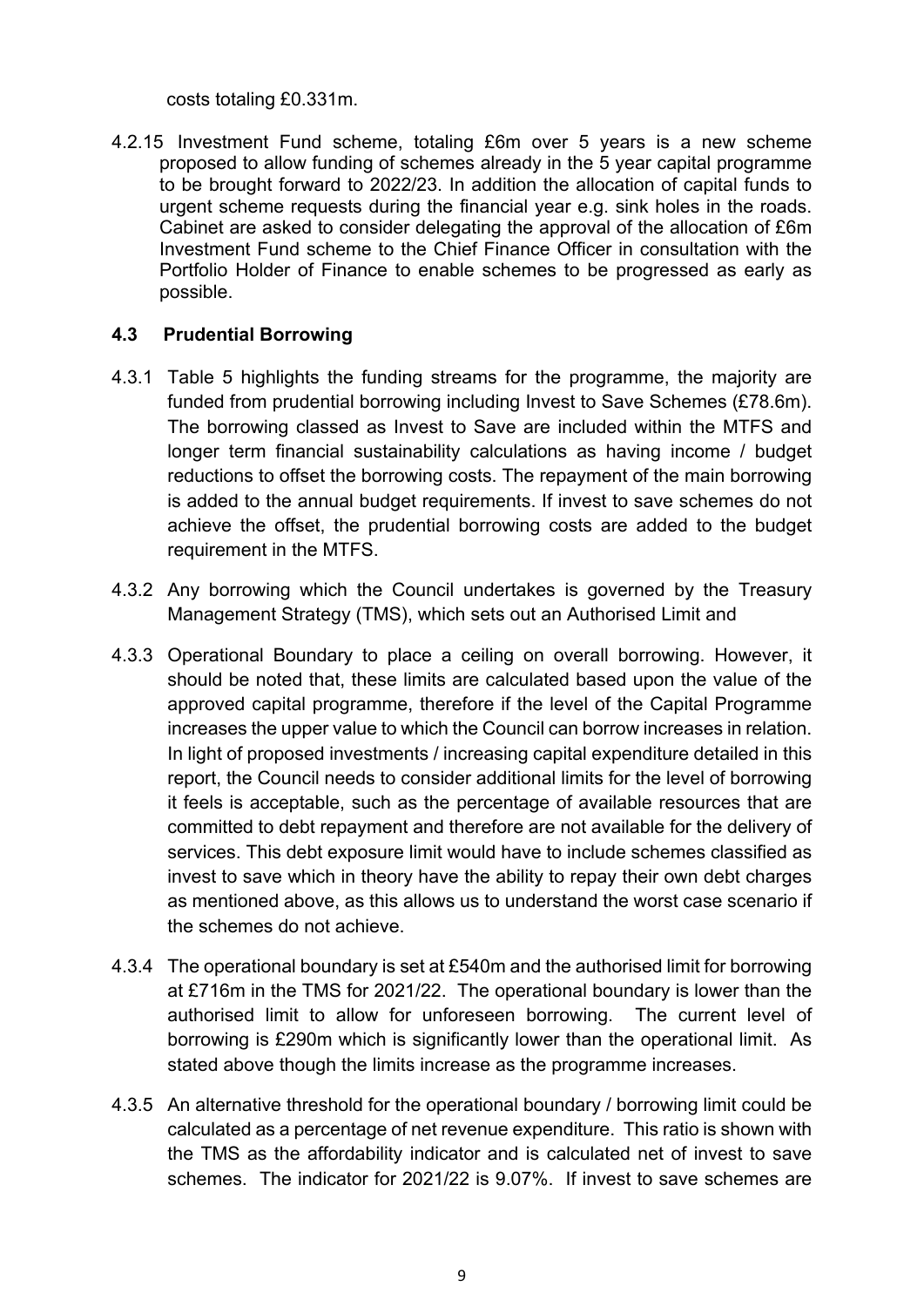included as per the current programme and revenue budget the indicator increases to 11.28%.

- 4.3.6 There is no external guidance on what the affordability indicator should be and CIFPA as the professional body have been questioned as to if there should be a range in which the affordability indicator should sit for a local authority i.e. 10 – 15% but this has not been confirmed and remains with each individual authority to decide.
- 4.3.7 The risks of committing to high levels of borrowing for the Council include:-
	- Having long term commitments to repay which reduce the level of funds to deliver services
	- Changing interest rates
	- Need to refinance in future years

# **4.4 Alternatives Considered**

- 4.4.1 The Council is legally obliged to set a balanced budget. The budget setting process is complex and must be undertaken in a planned way. It is equally important that assumptions used in the preparation of the budget are agreed, reasonable and consistently applied by all services.
- 4.4.2 A number of alternative elements of the Capital Programme were considered in the development of the programme, the one which is presented is of the most strategic/community value and is aligned with the Council's priorities and therefore forms the basis for consultation, on the understanding that any alternatives offered during that process will be considered.

# **Costs and Budget Summary**

# **5.1 Costs and Budget Summary**

- 5.1.1 As the cost of the proposed Capital programme is greater than the capital receipts and external funding available, borrowing is required to fund the difference. This has an impact on the Council's Revenue budget. This is included within the budget estimates and the gap in the Revenue Budget 2022/23 to 2024/25 Cabinet papers.
- 5.1.2 Borrowing requires repayment of both the principle sum borrowed and associated interest over a given number of years. The total budgeted cost of borrowing for 2022/23 is £22.4m, increasing to £24.9m in 2023/24.
- 5.1.3 The Capital budget is funded from a number of sources: borrowing, capital receipts, revenue contribution to capital outlay and external funding/contributions. Borrowing has an implication for the Council's revenue budget as the Council has to make provision to repay the cost of borrowing.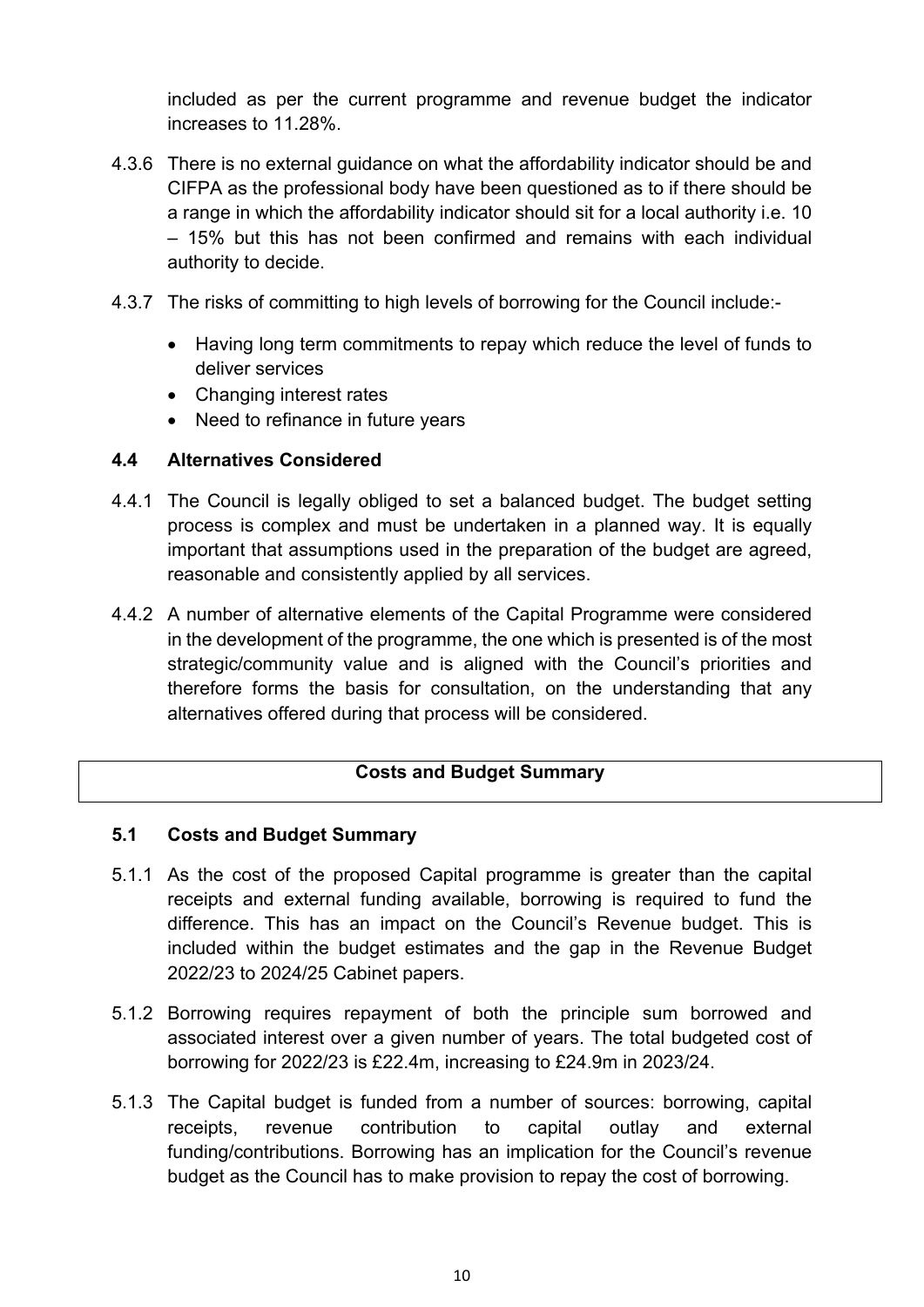5.1.4 The Council is able to borrow resources for capital schemes. The revenue implications of this option are that for every £1m of capital expenditure there is revenue costs to repay borrowing. Table 7 below provides details of the revenue costs to repay borrowing over different time scales.

| Years | <b>Annual Costs</b><br>£'000 |
|-------|------------------------------|
| 6     | 203                          |
| 8     | 161                          |
| 11    | 127                          |
| 20    | 86                           |
|       | հ1                           |

# **Risk and Policy Implications**

#### **6.1 Risk Implications**

- 6.1.1 There are a number of areas of the Council's Capital Programme where risks to the projections contained in this report have been identified. The most significant of these are detailed below.
- 6.1.2 By committing to capital spend funded via Prudential Borrowing the Local Authority is committing to the long term revenue costs of interest and capital repayments, the funding for which must be reflected in the revenue budget and MTFS.
	- 6.1.3 The forecast cost implications are based on the current estimated PWLB borrowing rates, however these are subject to change and may increase which would lead to additional revenue costs.
	- 6.1.4 The Invest to Save Schemes included in the Programme assume that the cost of borrowing will be covered by income generation or savings, however this is not guaranteed and needs to be monitored carefully.
	- 6.1.5 Externally funded schemes cannot start until confirmation of the required funding has been received. This is a particular risk where the scheme is reliant on external funding with the provisional budget being based on forecast income. Should the level of income not be received, the level of expenditure would need to be considered to allow the scheme to progress with a reduced budget.
	- 6.1.6 Ongoing impact of the Covid-19 pandemic the budget assumptions for both Capital and Revenue budgets will be kept under review as more information becomes available on the ongoing impact of the pandemic on Council services.